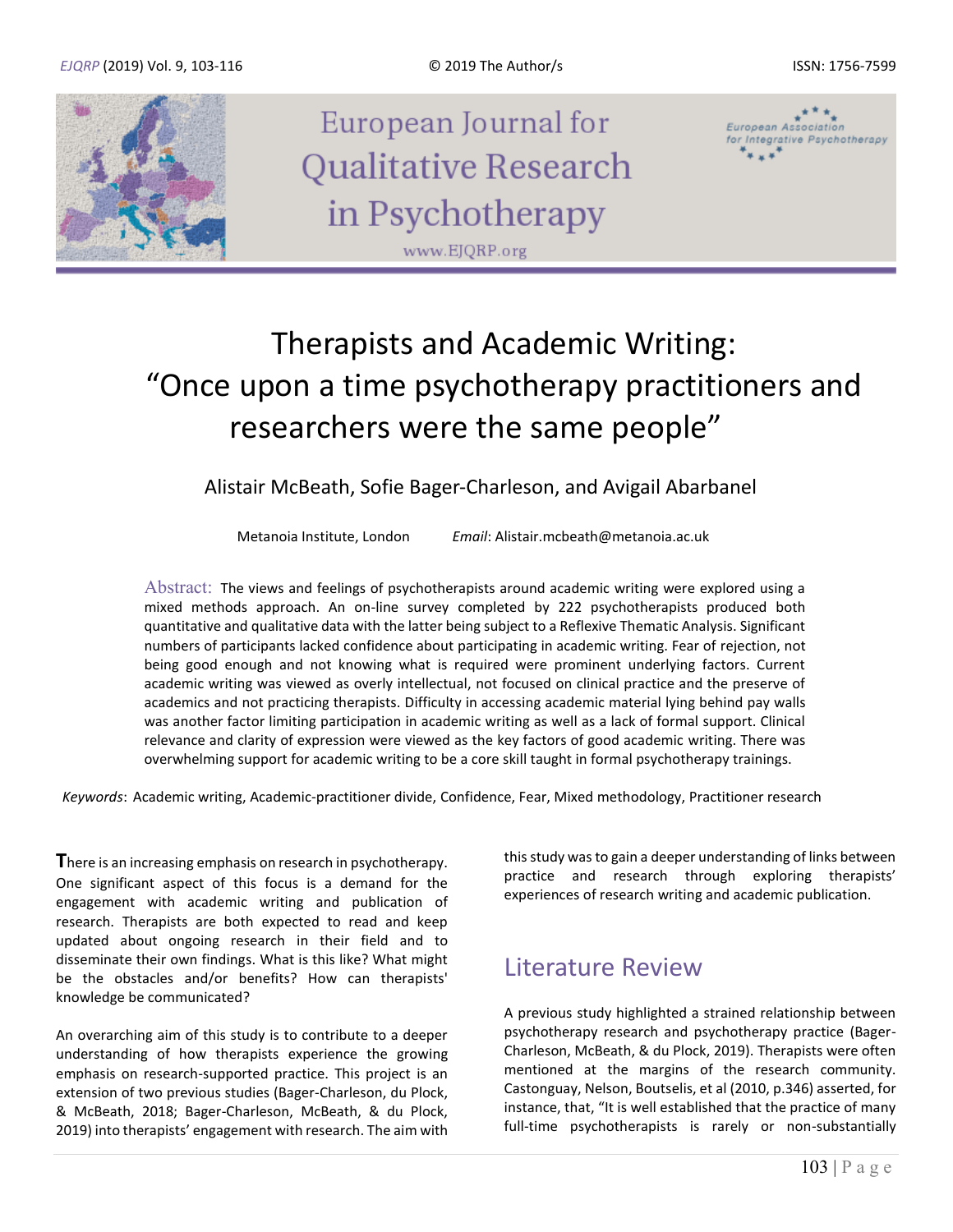influenced by research". Tasca, Grenon, Fortin-Langelier, and Chyurlia (2014, p.197) described what they termed a "significant practice–research divide" within psychotherapy and stated that, "clinicians often do not use existing research to guide their practices, and researchers typically do not rely on clinicians' input when designing psychotherapy research". The estranged relationship between psychotherapy research and psychotherapy practice has been underlined by reports that: therapists have, historically, rarely initiated research (Norcross & Prochaska, [1983\)](https://onlinelibrary.wiley.com/doi/10.1002/capr.12196#capr12196-bib-0034); that therapists seldom read research (Beutler, Williams, Wakefield, & Entwistle, [1995;](https://onlinelibrary.wiley.com/doi/10.1002/capr.12196#capr12196-bib-0011) Boisvert, & Faust, [2006](https://onlinelibrary.wiley.com/doi/10.1002/capr.12196#capr12196-bib-0012); Morrow-Bradley, & Elliott, [1986\)](https://onlinelibrary.wiley.com/doi/10.1002/capr.12196#capr12196-bib-0033); and that therapists are more informed by clinical experience, supervision, personal therapy and literature than by research findings (Morrow-Bradley & Elliott, [1986;](https://onlinelibrary.wiley.com/doi/10.1002/capr.12196#capr12196-bib-0033) Safran, Abreu, Ogilvie, & DeMaria, [2011\)](https://onlinelibrary.wiley.com/doi/10.1002/capr.12196#capr12196-bib-0043).

Previous qualitative research (Bager-Charleson, du Plock, & McBeath 2018; Bager-Charleson, McBeath, & du Plock 2019) highlighted a feeling that some therapists experience a lack of emotional and relational focus towards research. One therapist said: "I underestimated the analysis stage. To read verbal words on the written page …so rife with emotional content and splitting, and you know, polarities and mess and shame, and, you know… What do you do with that? How do you find an expression?" Therapists also, alarmingly, referred to 'keeping quiet' about their research interest.

#### **Researcher-Practitioner Gap**

In our search through the literature one paper stood out and it takes the form of a presentation at a psychotherapy conference by Abarbanel. This author highlighted "a gap between the academic and the practitioner in psychotherapy", suggesting that "practitioners do not have adequate avenues to participate in, and contribute to knowledge creation in psychotherapy and counselling" (2012, p.1). This seemed like a pretty fundamental, yet hitherto neglected, aspect of our enquiry. Addressing practical aspects such as online library access to engage in others as well as contributing with their own research, Abarbanel asserts that:

Even if I did have access to scholarly resources and even if my research methods were accepted as rigorous, chances are that I would not be able to get my work published in prestigious, well-respected academic journals. This is because I am not affiliated with a university or mainstream research institute. A sole practitioner is effectively a nonentity in the scholarly domain of our field. (Abarbanel, 2012, p.4)

She goes on to suggest that, "the existing one-directional relationship between the academic and practitioner groups could cause practitioners to feel alienated from the process of knowledge creation" and that "research needs to be carried out to explore this gap, what both groups think about it and the impact it has on our field". (2012, p.1)

Abarbanel's contribution opened a new line of enquiry in terms of a potential 'academia versus practitioner' dichotomy. After initial email contact Abarbanel became a collaborator and helped to complete the literature review in terms of a 'narrative' literature review organised around the experienced 'gap'. She coined the phrase "once upon a time psychotherapy practitioners and researchers were the same people", used in the title of this paper.

According to McLeod (2001), collaboration between researchers and practitioners was not only the norm historically, but research was led by practice and was "under the control of practitioners" (2001, p.4), implying that psychotherapy practitioners and researchers were the same people. He (2001) pointed out that since the 1970s, a number of factors have conspired to drift the domains of practice and research in psychotherapy apart, to the point where a clear gap has been repeatedly identified (Abarbanel, 2012; Henton, 2012; Widdowson, 2012; Darlington & Scott 2002; McLeod, 2001; Long & Hollin, 1997). One side of this fragmented relationship is that of the academic/researcher for whom carrying out studies in psychotherapy and publishing research is the main occupation. On the other side, are the practitioners, many in full-time independent practice, whose main activity is therapeutic work (LeJeune & Luoma, 2015).

According to Long and Hollin (1997), there is "probably some force to the argument that researchers do not always consider an applied perspective" (1997, p.81). They also say that a "number of clinicians hold negative attitudes towards research, which is portrayed as irrelevant to practice and ranking below more pressing service commitments" (p.77). Citing Darlington & Scott (2002), Henton refers to a word-association experiment in which practitioners described research as "objective, hard, cold, scientific, factual, time consuming, difficult, prestigious, tedious, expert" (Henton, 2012, p.11).

In 1949, the field of clinical psychology in the US committed itself to educating psychologists as both clinicians and researchers. What became known as the 'Boulder Model' (Raimy, 1950; Barkham & Mellor-Clark, 2003; Boisvert & Faust, 2006) has been often hailed as successful (Strickland, 1983) but it has also been criticised. Frank (1984), for instance, argued that the role of researchers is "incompatible with [psychotherapy students'] interests and abilities" (1984, p.417). He suggested that there are differences in 'vocational interests', 'personality traits', 'cognitive abilities' and possibly even 'family background' between individuals drawn to become clinicians compared with those who are drawn to research.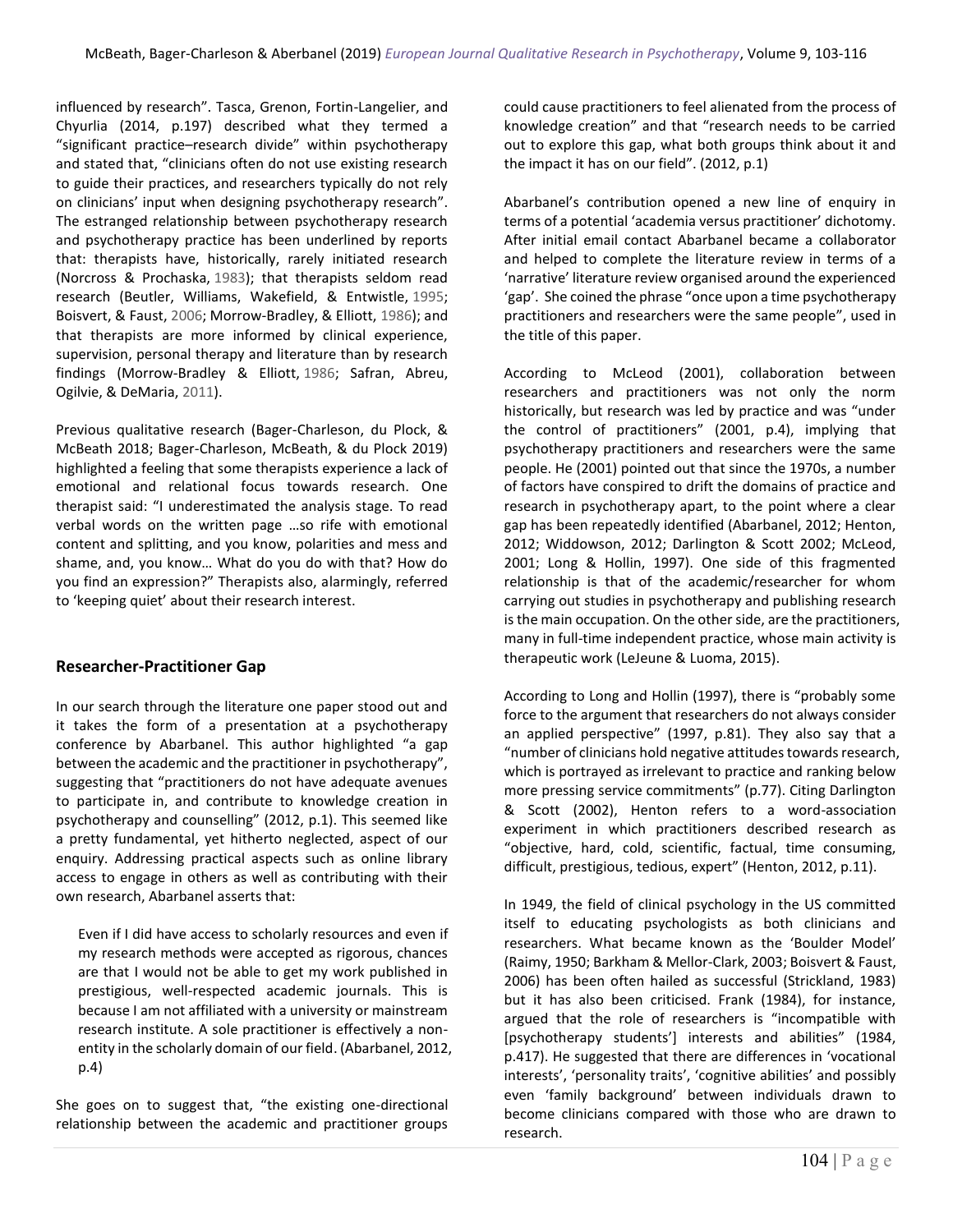Frank's speculations are echoed in findings from McBeath's (2019) survey of the motivations of psychotherapists.

Therapists unequivocally talked about themselves and their capacity to be with clients; they did not talk about theory, modalities or technique. They also readily acknowledged the significance of personal trauma and their experience of therapy as motivating factors in seeking to join the psychotherapy profession. More subtle threads of meaning also emerged; for example, in addition to empathy and respect for clients, the most experienced therapists seemed to have found other more personal qualities within themselves that were seen as necessary for effective therapy. (McBeath, 2019, p. 8)

These findings would suggest that those who choose psychotherapy as their main profession might be different people from those who choose research as their main career path.

#### **Homeless Practitioners?: Feeling Estranged From Research**

Additional challenges come from difficulties in reflecting or representing the reality of the lived experience of the therapeutic encounter within existing research methods and protocols. Bager-Charleson, du Plock, & McBeath (2018) demonstrated that practitioners can feel alienated from essential aspects of research, such as data analysis for example. In the practice of psychotherapy, they note an "emphasis on attending to the emotional and embodied responses between actual people" (2018, p.17). However, doing data analysis "reflects a reductionism, which contrasts therapists' narrative knowing" (2018, p.17). Stricker (1992) argued that research needs to broaden the scope of research methodologies as one of the ways to encourage practitioners to function as researchers.

Bager-Charleson, McBeath, and du Plock (2019) have shown that practitioners can feel "homeless", unsupported undervalued and poorly trained as researchers. They conclude that "more systematic efforts are required to understand and foster psychotherapists' engagement in research activities' and that 'a stronger, more cohesive research community could provide a broad framework for practitioners to develop their research skills and sense of research activities" (2019, p.204). Widdowson argued that the willingness is there among therapists both to use and participate in research but that they require both "adequate training and preparation' as well as 'on-going support and feedback" (2012, p.185).

To further address the gap between practice and research some have suggested establishing practice-based research (PBR) (LeJeune & Luoma, 2015; Henton, 2012; Widdowson, 2012). PBR models can include "non-experimental research, research by practitioners, research in naturalistic/routine clinical settings, and in particular therapy research paradigms such as case studies, process research and effectiveness studies" (Henton, 2012, p.14). Some however, view such models as unscientific and as methodologically problematic (Long & Hollin, 1997, p.76). McDonnell, Stratton, Butler, and Cape (2012) report on the creation by the UK Council for Psychotherapy (UKCP) of a Research Faculty to help bridge the gap between research and practice. Their aims are "to support the use of research in psychotherapy, encourage therapists to carry out research and disseminate the results of such research" (2012, p.167)

An essential tool that is indispensable for communicating knowledge in the field of psychotherapy is the ability to write for publication. Pittam, Elander, Lusher, et al (2009) demonstrated the need for better instruction of psychology students in all aspects of academic writing. Barkham and Mellor-Clark (2003) highlight the respective contributions of both research-based practice and practice-based research and argue that they are both necessary. They explain that the structure and shape of papers from both sides, "are suited to differing paradigms – hence, many of them do not fit the traditional framework so often associated with academic journals". They therefore suggest that the 'one size fits all' model should be abandoned if 'researchers and practitioners are to benefit from the dissemination arising from … differing but complementary activities' (Barkham & Mellor-Clark, 2003, p.323).

#### **Academic Writing**

The suggestion that many psychotherapists could be estranged from research and that their clinical work is not substantially informed by research inevitably invites inspection of what their relationship might be with the primary vehicle that communicates research, namely, academic writing. So, is reading academic writing a mainstream activity of psychotherapists? To what extent does it influence clinical work? Is academic writing in the psychotherapy profession a common activity or a minority activity? How much academic writing is done by psychotherapists? The research reported in this paper attempted to address questions such as these and to obtain some robust sense of where academic writing might currently be positioned within the psychotherapy profession.

The significance of the research activity seemed clear and important. If the concept of the researcher-practitioner split is something that was manifest both in the writing and reading of academic writing then there is a real possibility within psychotherapy that the uncertain relationship between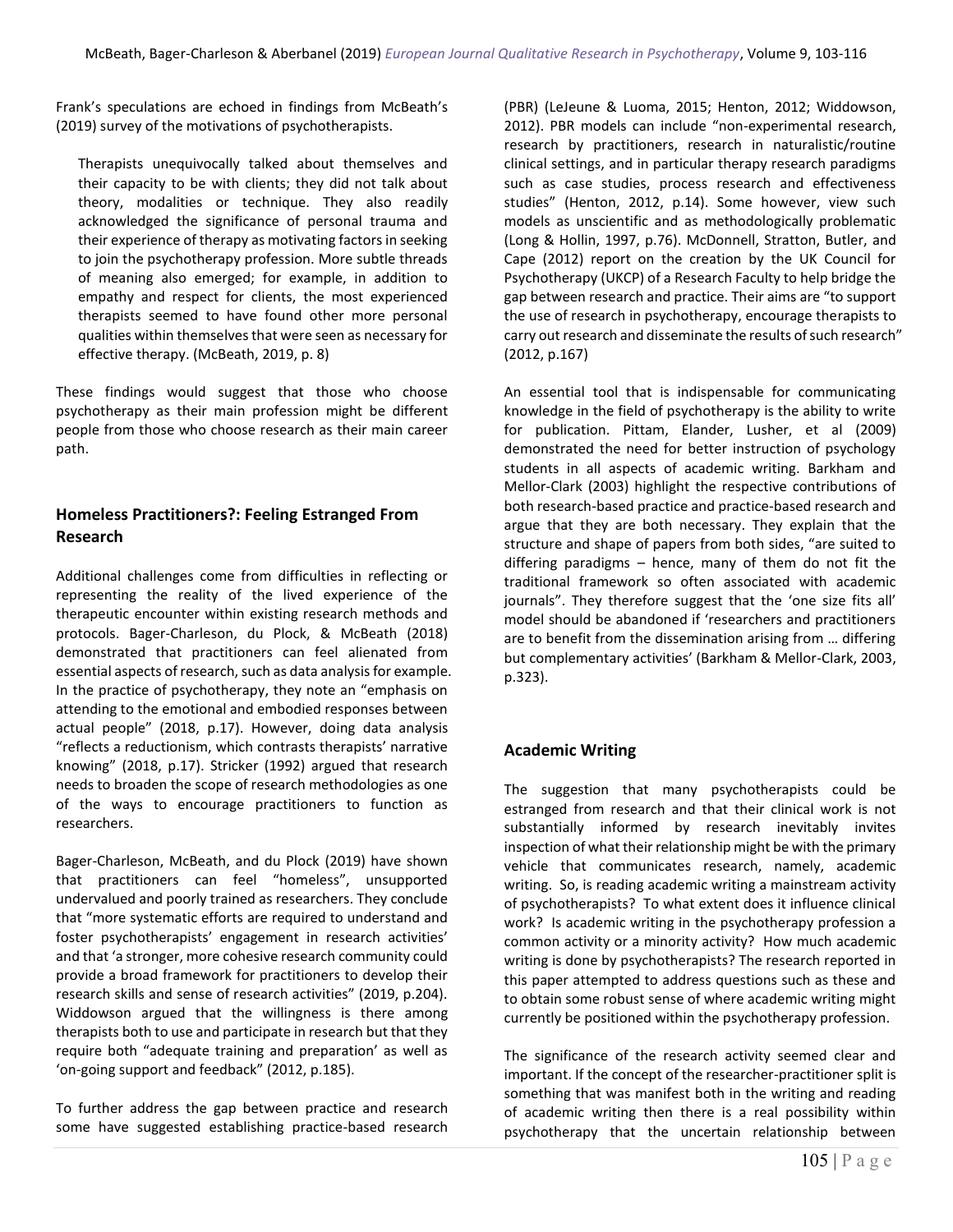researchers and practitioners is becoming more tenuous through the gradual emergence of divergent domains of professional knowledge. This potential for a real researcherpractitioner split would inevitably impact on our clients with opportunities being lost for clinical practice to be meaningfully informed by research. Conversely, a researcher-practitioner gap would mean that research could proceed without being informed by clinical practice and therefore could be seen as not relevant for mainstream psychotherapy practitioners.

# Methodology

With 'Critical Realism' (Finlay & Ballinger, 2006) as an epistemological umbrella, we explored therapists' accounts of their attitudes and experiences around academic writing. We adopted a mixed-methods framework (Landrum & Garza, 2015; Hesse-Biber, 2010; Bager-Charleson, McBeath, & and du Plock, 2019; Priest, in press) drawing from therapists' participation in an on-line survey. The survey focused on obtaining a broad view of what psychotherapists considered to be significant issues around academic writing. Our original plan was to engage in interviews with survey respondents who had offered to provide additional post-survey information. However, the survey provided opportunities for survey respondents to offer free-text comments which was an option taken up so extensively that a decision was made to focus on this qualitative data source through the lens of *Reflexive Thematic Analysis* (Braun & Clarke, 2006, 2019). Combining quantitative approaches to the data with qualitative approaches is often legitimised with a reference to how each perspective may answer different research questions (Landrum & Garza, 2015; Priest, in press). The qualitative section aims to add a deeper understanding into idiographic, unique cases, and we felt that the elaborate free text comments added considerable value here.

#### **Ontological and Epistemological Positions**

The mixed methods approach adopted invites reflection on the ontological and epistemological assumptions underpinning the research. Traditionally, quantitative and qualitative methodologies have been seen as distinctly different research approaches and each has been associated with seemingly incompatible and non-overlapping philosophies (Lund, 2005). From an ontological perspective, quantitative methods have been associated with *realism* which holds that there is an objective reality independent of our cognitions and perceptions. In contrast, qualitative approaches have been associated with *relativism* where reality, as we know it, is seen as an intersubjective and socially based phenomenon. From an epistemological stance, quantitative approaches have been associated with *positivism* which holds that reality is objective and can become known through empirical observation. In contrast, qualitative approaches have been associated with *interpretivism.* An interpretivist stance assumes that reality is fluid and subjective, and that reality can only be observed as approximations or estimates.

The mixed methods approach adopted in this research essentially rejects these dichotomous ontological and epistemological positions and, instead, favours an alignment with the fundamental assumptions underlying critical realism. Originally formulated by Bhaskar (1975, 1998) critical realism is an alternative philosophical position to the classic positivist and interpretivist paradigms and, to some extent, offers a unifying view of reality and the acquisition of knowledge. Critical realism can be viewed as being positioned somewhere between positivism and interpretivism. Critical realism accepts the principle of an objective reality independent of our knowledge. It also accepts that our knowledge of the world is relative to who we are and that, ultimately, our knowledge is embedded in a non-static social and cultural context.

Critical realism has several key -sometimes complex - concepts. One proposition is the notion that reality is layered into different domains i.e. the empirical, the actual, and the real. This 'stratified ontology' allows both quantitative and qualitative research approaches to co-exist and to have more relevance in certain domains than others. Critical realism also acknowledges the complexity of the world and recognises 'the fallibility of knowledge' which refers to the probability that our knowledge of the world may be misleading or incomplete. Overall, the key importance of critical realism, in the context of the research reported, is that it offers a non-competing and philosophically inclusive paradigm and one that is aligned with a mixed methods approach.

#### **Survey Questionnaire**

The content of the survey was derived from the authors' review of relevant literature, discussions with colleagues and feedback from a pilot survey which involved twelve psychotherapists. The survey focused on a number of key issues which included,

- Psychotherapists' confidence around academic writing
- The key elements of good academic writing
- An audit of psychotherapists' academic output
- Whether academic writing should be a taught skill for therapists
- The key reasons for academic writing
- The extent to which clinical practice is informed by published work.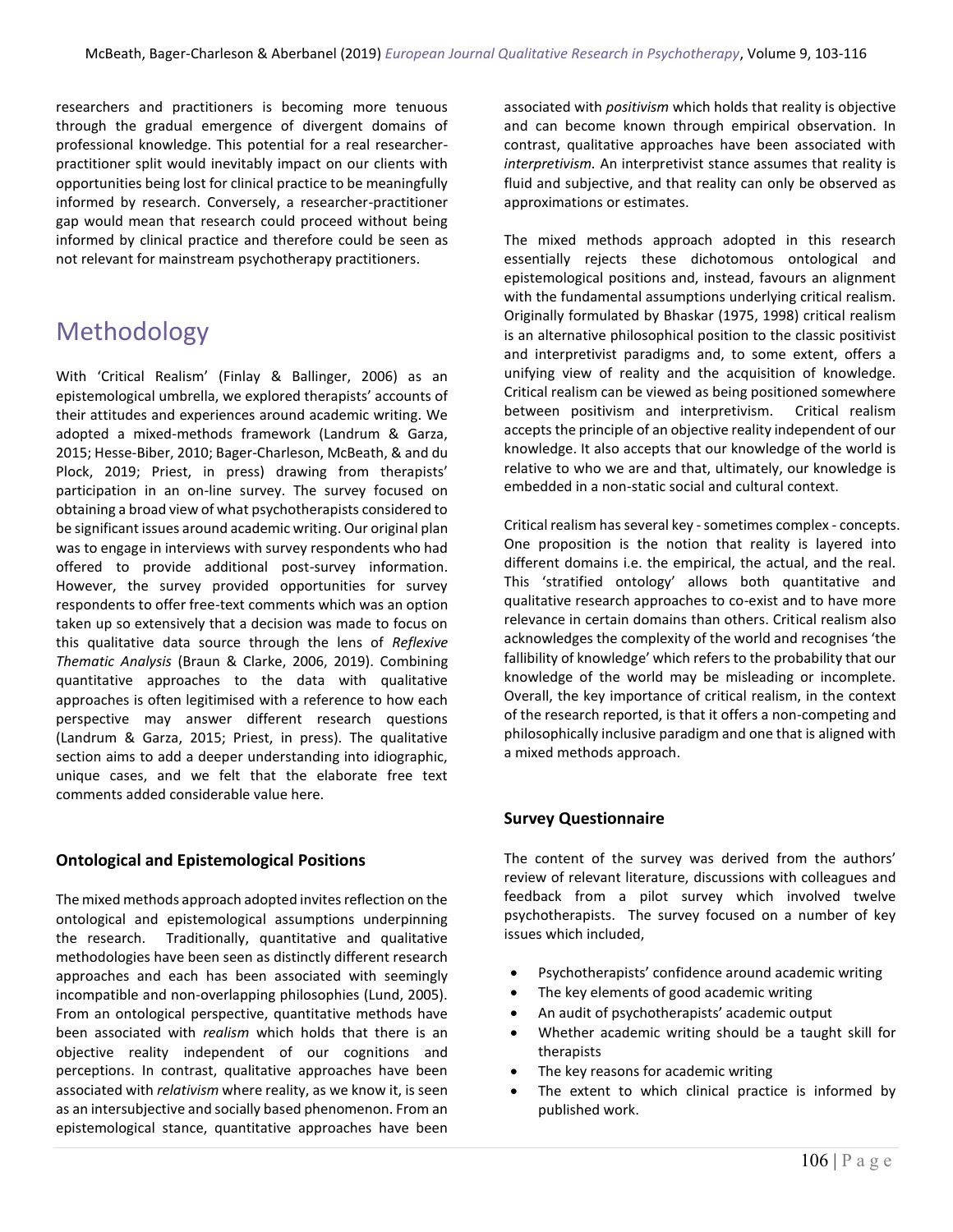#### **Sampling Method**

The survey was distributed widely with support from the European Association for Integrative Psychotherapy (EAIP) and the Metanoia Institute. A purposive sampling method was used to identify potential survey respondents with the social media platform *LinkedIn* being the primary source. *LinkedIn* contains the professional profiles of many hundreds of selfidentified psychotherapists. A growing number of studies are using social media to identify participant samples in psychotherapy research (e.g. Lidden, Kingerlee, & Barry, 2017; McBeath 2019). The authors also used their existing academic networks to identify suitable survey participants.

The selection criteria for survey participants required them to be post-qualified and working clinically as a practitioner or academic. Most individuals on their *LinkedIn* profiles included membership of a professional body (e.g. UKCP, BACP). Individuals meeting the selection criteria received a personal message describing the aims of the survey and a link to the online survey. A total of 222 individuals completed the survey. Approximately 950 survey invitations were sent which gives a response rate of 23%. As an overall response rate for the survey, this response rate is an approximation as it is not known how many of the small number of individuals contacted through academic networks, as opposed to contacted via *LinkedIn,* actually took part in the survey.

#### **Ethical Considerations**

The Metanoia Research Ethics Committee gave ethical approval for the research. A link to the data privacy policy of the company that hosted the on-line survey was provided. The survey introductory page stated that all responses would be treated in confidence.

### Results: Quantitative Data Analysis

A total of 222 psychotherapists completed the on-line survey. Some indication of how representative the sample might be of the wider profession comes from the gender breakdown of respondents which was female (71%) and male (29%). These figures correspond quite closely with the gender breakdown reported in the 2016 UKCP membership survey where the figures were female (74%) and male (24%). So, in terms of gender breakdown the sample in the academic writing survey appears well aligned with the wider practitioner body. Responses covered a diverse range of self-reported modalities. By far the largest grouping was for respondents who identified themselves as Integrative (53%). Next were those identifying as Psychodynamic (11%). Other modality groupings were Person Centred (7%), Existential (4%), Transactional Analysis (4%), Cognitive Behaviour Therapy (2%), Gestalt (2%), Pluralist (2%) and Cross-cultural (0.5%). The 'other' category (14%) included Systemic, Psychoanalytic, Acceptance and Commitment Therapy, Arts therapy, Transpersonal and Humanistic.

Within the survey respondents were asked how confident they felt about writing an article for publication within the psychotherapy profession. The data obtained, shown in Figure 1, presents quite a stark set of findings. Less than 50% expressed confidence about writing an article with 8% being *very confident* and 40% being *confident.* Nearly a third of respondents (32%) expressed a lack of confidence about writing for publication with 22% being *not confident* and 10% being *not at all confident.* 



Figure 1: Survey respondents' confidence about academic writing

The respondents who stated that they were not confident about academic writing had the opportunity to express why this should be and the results (multiple responses) are shown in Figure 2.



Figure 2: Reasons for lack of confidence about academic writing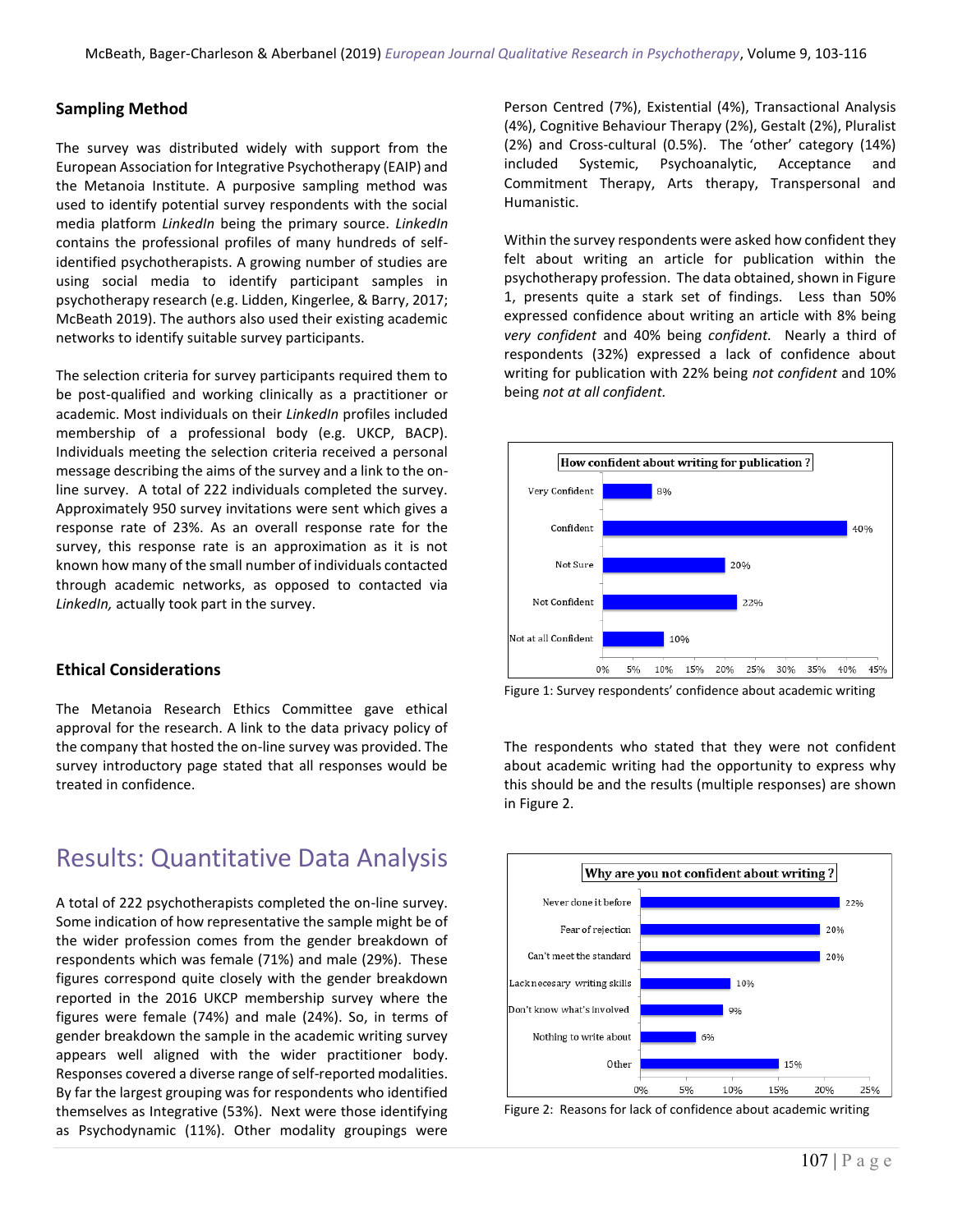From Figure 2 it seems that a major reason psychotherapists lack confidence about academic writing is simply because they've *never done it before*; this reason accounted for 22% of all responses. A further 20% accounted for *fear of rejection*.

It can be seen in Figure 2 that some therapists feel a lack of confidence because they feel they have *nothing to write about*; this reason accounted for 6% of all responses. There were 21 separate free text comments offered under the *other* response; this accounted for 15% of all responses. The overarching reason given in this response category was a lack of time especially when balanced against the demands of clinical work.

The survey offered the opportunity to get some sense of the amount and diversity of writing being done by psychotherapists. The data are summarised in Figure 3 and are from a multiple response question.



Figure 3: Academic writing done by survey respondents

Figure 3 shows that writing a journal article is the most common form of academic writing; this accounted for 23% of all responses. The next most popular form of writing was for a professional organisation (15%). Writing activity for on-line media accounted for 13% of all responses. The data shown in Figure 3 come from a multiple response question which allowed individual respondents to indicate that they may have done one or more types of academic writing. There were 45 free-text comments made in the *other* category for academic writing activity. The majority made reference to Masters' or PhD dissertations; but also mentioned were blogs, book reviews, academic poster presentations and client hand-out materials.

Survey respondents were asked what, in their view, were the key features of good academic writing. The question allowed multiple responses with the data presented in Figure 4 below.



Figure 4: Key features of good academic writing

The data shown in Figure 4 present a clear picture of what the survey respondents considered to be key features of good academic writing, namely, *relevance for clinical practice* (19.2%), and *clear and concise language* (18.3%). Two following response categories, *clear introduction and purpose* (15.7%) and *coherent and logical structure* (15.9%) reinforce the point that what psychotherapists value in academic writing is clarity of expression. This emphasis is seen as more important than *a balanced argument* (13.6%).

A total of 26 free text comments were offered about the key features of good academic writing. These included being creative/original in presenting ideas, effectively disseminating knowledge, and evidence of reflexivity. There was a single mention of the need to offer a clear ontological and epistemological position within academic writing.

Within the context of exploring psychotherapists' views around academic writing, we considered that it was important to gauge the extent to which their clinical practice is informed by reading published output such as journals/articles. 31% of respondents indicated that their clinical practice was informed by reading journals/articles *to a large extent*. A further 57% chose the response *to some extent*. So, over 80% of participants indicated that their clinical practice is informed by reading published material.

In seeking to explore psychotherapists' views on academic writing it became clear that significant numbers of practitioners do not feel confident or able to effectively engage in academic writing. So, the obvious question that follows from this situation is quite straightforward - *Should academic writing be a core skill in psychotherapy trainings?*

Figure 5 shows that a truly large number of survey respondents (78%) think that academic writing should be a core skill in taught psychotherapy trainings.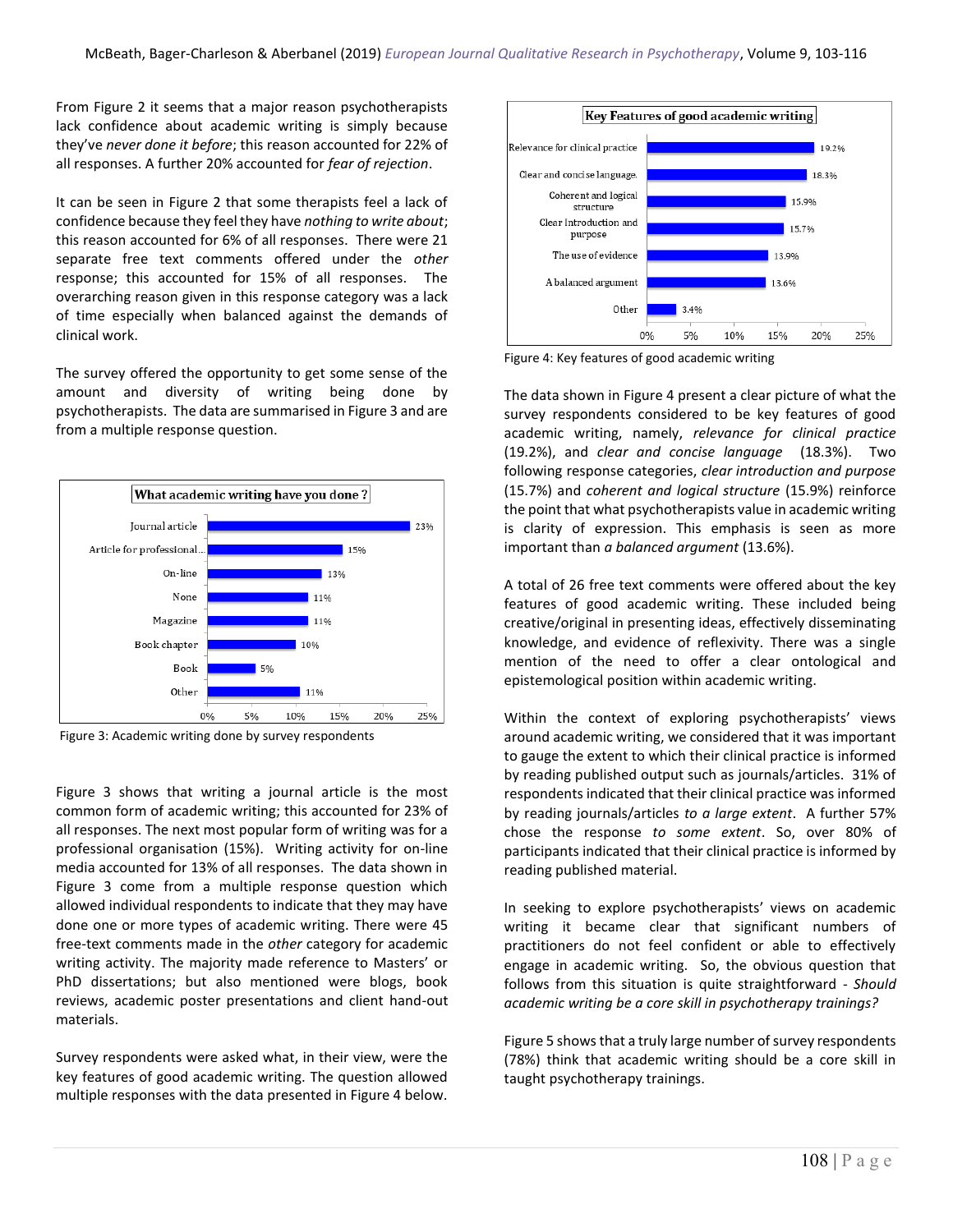

Figure 5: Should academic writing be a core skill in psychotherapy training ?

## Findings: Qualitative Data Analysis

The survey respondents gave a total of 200 free text comments which included statements of clarification, short comments about a range of issues and, in some instances, a paragraph or more containing quite detailed accounts of personal experiences and reflection, amplifying some of the issues highlighted in the survey. This body of information and knowledge was recognised and treated as a relevant and valuable source of qualitative data and was subject to a thematic analysis.

#### **Reflexive Thematic Analysis**

Thematic Analysis is currently a broad term that covers a range of approaches which ultimately seek to find meaning across data sets. In exploring the qualitative data from the survey, the approach taken was informed by the particular approach articulated by Braun & Clarke (2006, 2019) called *Reflexive Thematic Analysis* (RTA).

Braun and Clarke (2006) emphasise that Reflexive Thematic Analysis is a method rather than a methodology and, as such, it is not aligned with any specific theoretical framework. It can thus be applied using a range of different theoretical frameworks. To amplify this point, Braun and Clarke (2006) state that RTA can be a realist method, a constructivist method, or a method aligned with critical realism. They place a strong emphasis on the researcher being an active creator of knowledge and reject any quasi-positivist notion that themes and meanings simply emerge from the data as if they somehow pre-existed.

The key underpinnings of Reflexive Thematic Analysis are summarised by Clarke and Braun (2018) as follows,

We intended our approach to TA [thematic analysis] to be a *fully* qualitative one. That is, one in which qualitative techniques are underpinned by a distinctly *qualitative* research philosophy that emphasises, for example, researcher subjectivity as a resource (rather than a problem to be managed), the importance of reflexivity and the situated and contextual nature of meaning. (2018, p. 107)

Clarke and Braun (2018) provide a clear emphasis that in their version of Thematic Analysis themes are more than a holding device for pieces of information but serve, "as key characters in the story we are telling about the data" (2018, p.108). A similarly important emphasis is also placed on the potential for Reflexive Thematic Analysis to move beyond description and summary. Clarke and Braun state that, "rich analysis typically moves from simple summation-based description into interpretation; telling a story about the 'so what' of the data." (p.109).

The theoretical flexibility of RTA means that it can be utilised to ask different sorts of research questions. For example, it can operate in a deductive way where themes are constructed from the data or in an inductive way where theme development is guided by existing ideas and concepts. The method can also function in a constructivist manner where the focus is on how meaning is created. There is also a potential alignment with a critical realist position where the focus is on an assumed reality evident in the data.

The practical steps of our thematic analysis were step-wise and relatively straightforward:

- *Data immersion* a process of intimate familiarisation with the data.
- *Preliminary coding* a search for unification of ideas and issues which are then assigned a unique identity (e.g. colour coding).
- *Reading and re-reading -* firming up on preliminary coding and also seeing if meanings change over readings.
- *Creation of themes from codes -* a higher order of meaning.
- *Data saturation -* Is there a point when no new codes or themes are apparent?
- *Review themes -* Are they still meaningful and stable?
- *Write up the themes -* a crucial element in meaning making.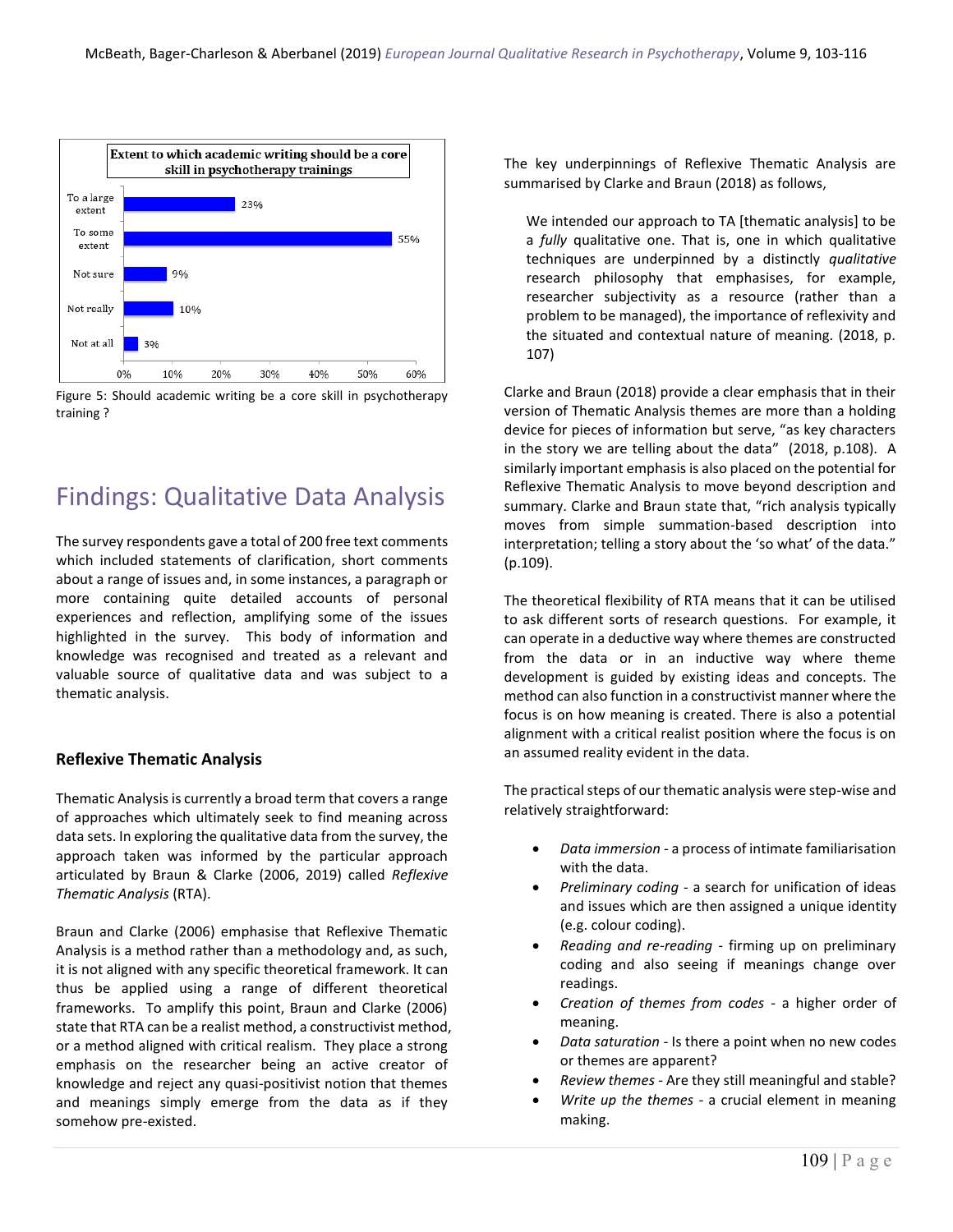#### **Thematic Analysis Outcomes**

Within the qualitative material offered by survey respondents there were a number of themes that became prominent during the analysis process. They added a depth and direction of meaning which was quite different in nature from the data reported in the on-line survey. The survey produced valuable aggregated attitudinal data whereas the thematic analysis revealed individuals' feelings and their felt vulnerabilities in relation to academic writing. Five main themes were created from the data:

- *writing style*
- *difficulty in accessing academic writing*
- *the academic-practitioner gap*
- *fear and lack of confidence*
- *lack of knowledge and support*

#### **Writing Style**

Several comments focused on what is seen as the style of writing in published work that is unappealing and, specifically, difficult to understand.

- "Far too often, academic writing is marred by being poorly written and difficult to understand."
- "Many therapists are deterred by the use of language in journals. […] Part of your training was deciphering journals which is ridiculous as surely the purpose of these journals and articles is to communicate with as wide an audience as possible."
- "I have found academic writing to be increasingly dry [...] not allowing much room for matters of the soul or heart."

McLeod (2015, p.9) made an important point in commenting that "academics primarily write for other academics and publish in journals that are not read by practitioners". This idea that academic writing in psychotherapy is an activity done by members of an exclusive club other than the practitioners was expressed by a number of the survey respondents.

#### **Difficulty in Accessing Academic Writing**

For some practitioners academic writing is unappealing because access to resources that would enable them to do so is currently highly restricted. Here are a few comments on this issue,

• "With no access to databases (private access to publications is prohibitively expensive) and no name of organisation or academic institution to back you up, the odds of private practitioners publishing, if they wanted to, are extremely poor."

- "Journals are not open access and the language often obscured meaning."
- "It is difficult to access academic reading materials once you stop being a student."

Accessing academic writing - particularly psychotherapy-based research - is made extremely difficult for practitioners not affiliated to academic institutions. The vast majority of journal articles and other resources are held behind publishers' pay walls and the price of accessing just a single journal article is prohibitive on an individual basis. There is a tendency towards an increased open access policy among publishers, but this arrangement involves a high fee which again requires the support of institutions. As McLeod (2018) has noted, this situation is a real barrier to many who would wish to promote research-informed practice.

#### **The Academic-Practitioner Gap**

There was a clear sense of an academic-practitioner gap within psychotherapy which was, in part, exacerbated by a view that psychotherapy writing is over-intellectualising the profession and comes at the expense of clinical skills development.

- "The emphasis is now on academic qualifications and use of academic language […] we are moving away from trainee therapists focusing on their own personal process which in my opinion is what enables us to heal others."
- "I am concerned that there is a growing tendency to place academic prowess above clinical ability - there is a danger that institutes will produce first-class theorists and academics who are lauded for their intellects, but who in reality may pass unnoticed as they fall short when faced with the practical task of working with clients."
- "The current research training in psychotherapeutic programmes is still dominated by those who have PhDs. There is still a 'top dog' and 'under-dog' attitude. There are excellent practitioners, who do practitioner research and are dismissed by academics."

These statements seem powerful and unambiguous. There is a real perception that the psychotherapy profession is too concerned with academic prowess and academic language. The language is either too academic, technical or laden with statistics. One significant consequence is the perception of a diminished focus on the development of clinical skills. The current approach and style of academic writing within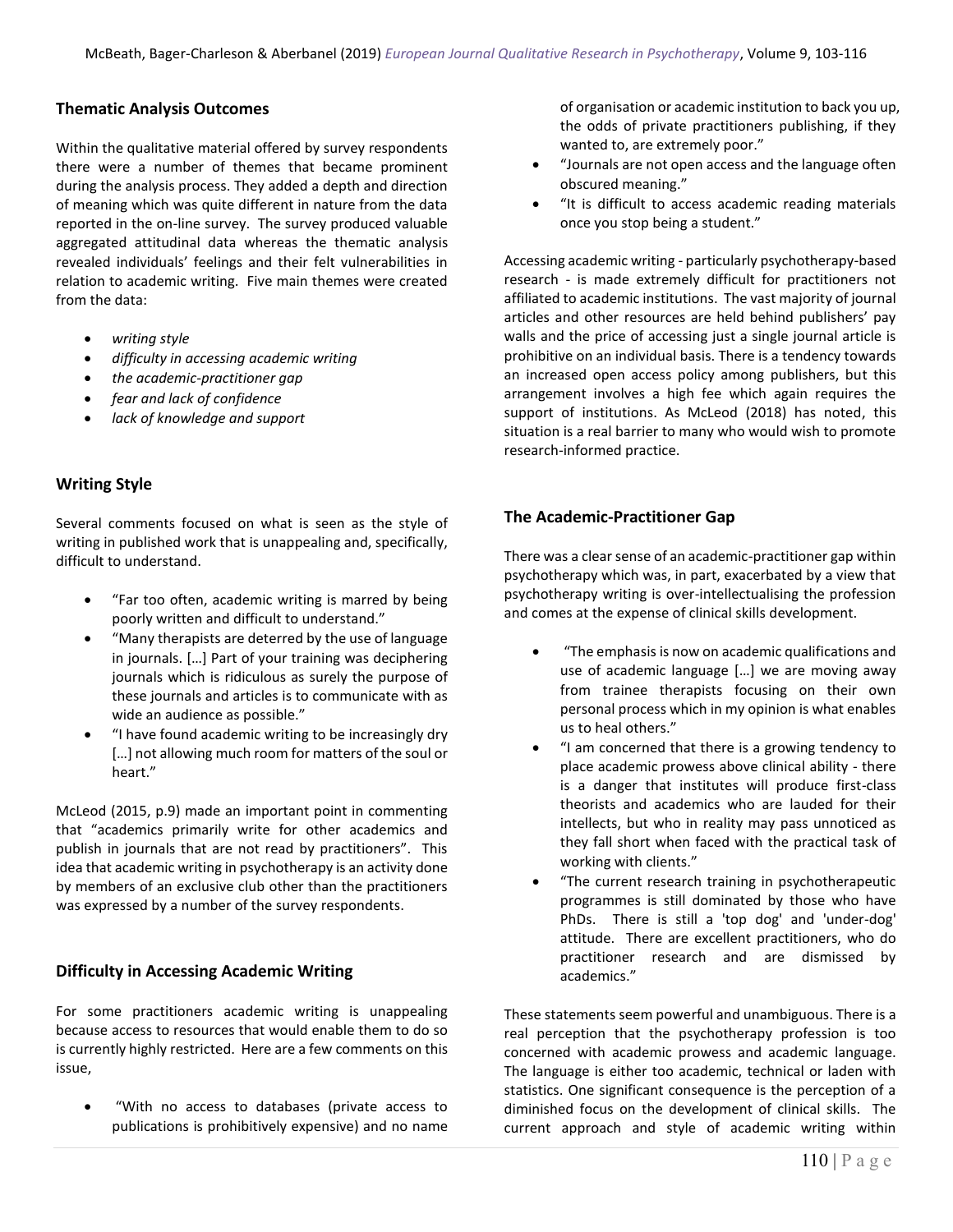psychotherapy is an actively divisive factor and, paradoxically, one that inhibits the dissemination of knowledge amongst practitioners.

#### **Fear and Lack of Confidence**

Within the qualitative data the word fear appeared several times in terms of:

- Fear of not being able to write to the required standard
- Fear of negative evaluation
- Fear of criticism or doing harm or being found out to be a rubbish therapist and others are better than me
- Fear of being rejected
- Fear of failure and peer judgement

That practitioners express a lack of confidence is perhaps an understandable feeling by those with little or no experience of academic writing. But the comments above seem to be acknowledging a far more brittle experience, namely, the possibility of feeling shame or humiliation.

#### **Lack of Knowledge and Support**

Within the qualitative data, the need to acquire writing skills through training, and a need for support, were referenced prominently.

- "Would like to, but would need a mentor / supervisor in order to feel more confident."
- "I enjoy writing, research and academic writing. Yet, to become part of the writing community seems daunting and there seems to be very little support out there for publishing one's work, even one's doctoral thesis".
- "I would love to write more, both academically and for public consumption, but I don't know what is expected and I don't feel prepared for it."
- "More could be done to support writers (if they are interested) on courses."
- "I am a practitioner with nearly 20 years of experience, my background was not academia having left school a long while ago with just 3 '0' levels. It would have been very helpful to me if academic writing as a skill had been part of my psychotherapy training e.g. how to undertake a thorough and specific literature search and how to critique articles. I have learned over time but as a sole practitioner it has been and is difficult."
- "I feel that students of psychotherapy and counselling trainings do not do/read/critically analyse enough

research (in my experience as a Masters' course lecturer and supervisor with trainees and qualified psychotherapists and counsellors). I think that critical analysis ought to be a core topic on all trainings."

These comments suggest that more practitioners would engage with academic writing in the psychotherapy profession *if* they felt supported through formal skills acquisition and with some form of collegiate support.

### **Discussion**

The results from the survey present a mixture of findings which sometimes contradict the established narrative that the clinical practice of many psychotherapists is not influenced by research. 88% of survey respondents indicated that their clinical practice is influenced to some extent by reading journals and articles. Another notable finding is the fact that 75% of respondents considered that they had done some formal writing activity. Thus, it would appear that writing within the psychotherapy profession is not necessarily a minority activity.

However, the free text comments, in particular, illustrate how many psychotherapists regard academic writing as something associated with fear of rejection and not being good enough. It seems clear that academic writing within the psychotherapy profession has a poor brand image. There is substantial criticism of a writing style that is viewed as unnecessarily complex, sometimes incomprehensible and one that seems to value intellectualising over clarity of expression. Many therapists seem to feel estranged from academic writing and are deterred from participation.

The relevance of academic writing for clinical practice was seen as paramount allied with clarity of expression.

It has been suggested that the relevance of academic writing for clinical practice has, in part, been compromised by the fact that a substantial amount of published research is focused on issues that are not key concerns for practitioners (Beutler, Williams, Wakefield, & Entwistle, 1995; Goldfried & Wolfe, 1996). So, apart from how the research is written and articulated, there may well be doubts for many practitioners about the very relevance of the type of research being reported.

From both quantitative and qualitative data, there were clear indications that many psychotherapists simply do not know what is involved in academic writing and how to participate. For example, the sense of fear and failure that was associated with academic writing suggests that some therapists simply do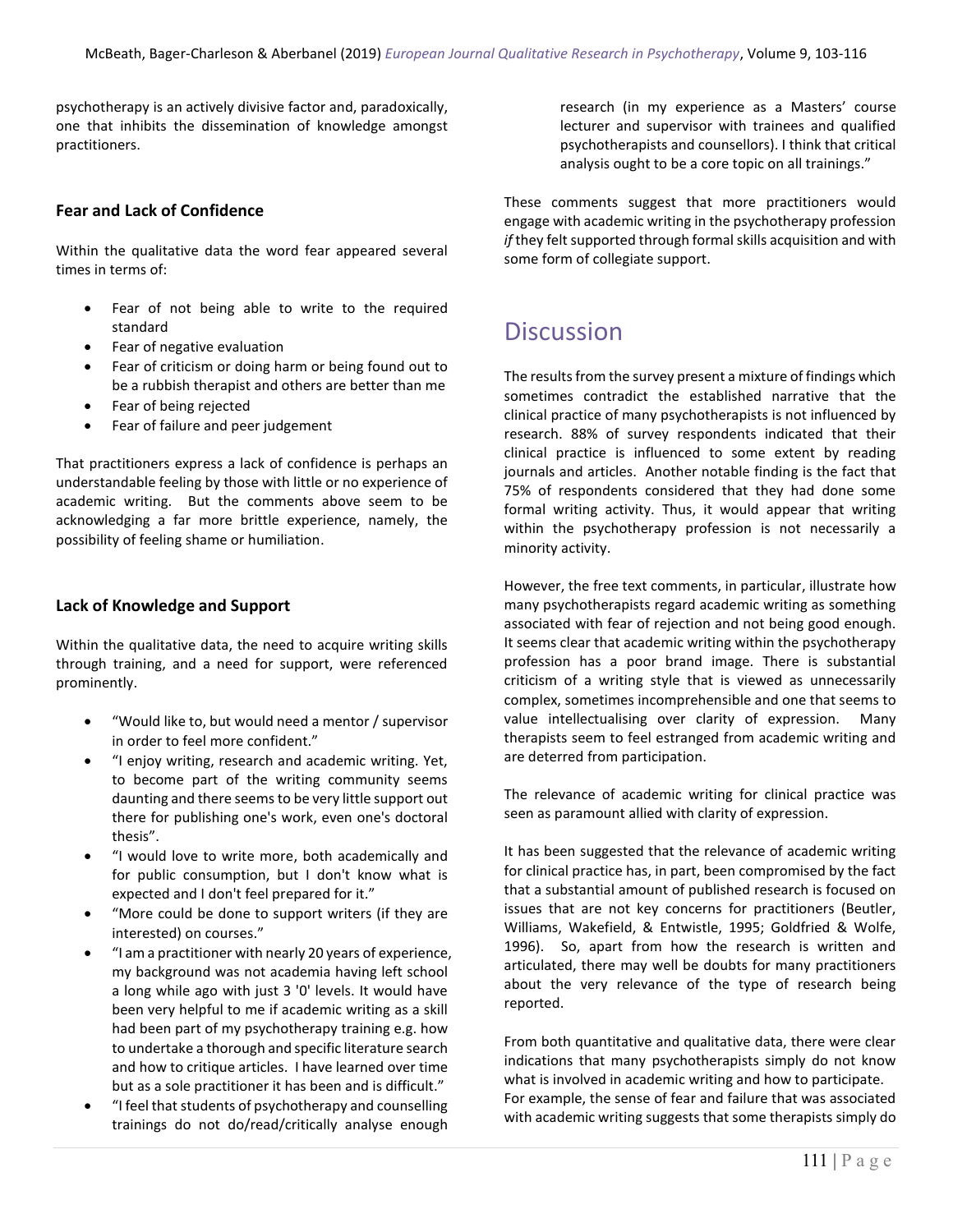not know that the process of submitting material to journals regularly allows for resubmission following various review stages. Similarly, they do not realise that the chances of experiencing an outright and first-time rejection are relatively small.

If academic writing is to become recognised as an activity that can attract positive participation across the breadth of the psychotherapy profession and feel inclusive rather than exclusive there is a clear need for an educative process to support practitioners. This need for education and support was clearly evidenced by the 78% of survey respondents who felt that academic writing should be a core skill in psychotherapy trainings. This particular finding suggests that there is a potential for much greater participation in academic writing within the psychotherapy profession if it is effectively supported.

For practitioners thinking of participating in academic writing, there is only a very sparse relevant literature, but some material does seem especially relevant. For example, Barker (2010) offers some useful comments and approaches around dealing with the anxieties that can be evoked by the prospect of academic writing.

It is clear that despite all our counselling training and personal therapy we are still very afraid of the potentially devastating impact of others' critique and disapproval. To be fixed in the gaze of others as wanting is to be a flawed and illegitimate person and writing fixes us in a way that is black and white, available for all to see and unchangeable once it is out there. (2011, p.99)

To overcome such feelings Barker (2011) recommends a graduated exposure model towards academic writing. The essence is to do smaller pieces of writing (e.g. case study, book review) before taking the step of embarking on a larger and more formal piece of academic writing.

From another perspective Cooper (2019) offers some valuable information about the processes involved in submitting a piece of academic writing for publication. Especially important is the need for authors to target appropriate journals and publications for what they have written. Cooper (2019) emphasises that there is an undoubted pecking order of journals and that some will be prove harder for authors to have their work accepted than others. In other words, there are some decisions to be made in this area. Cooper (2019) also offers good detail on the actual submission process for written work and the likely outcomes that an author might experience.

Perhaps the most important point about academic writing is the need for potential authors and training organisations to recognise that this activity is based on a set of specialised and inter-related skills. If this acknowledgment is not emphasised, then it invites practitioners to believe that they have some kind of pre-existing intellectual or cognitive deficiency. Academic writing is a skill that needs to be acquired through structured learning and experience.

Most UK universities now have readily accessible academic skills support resources (e.g. The University of Goldsmiths Academic Skills Centre) which offer detailed support and advice around academic writing. For the psychotherapy profession there are good reasons why such formal support should be offered within psychotherapy trainings. Research methods is a commonly taught component in trainings. Surely a much-needed complementary training requirement is for practitioners to learn how to be effective academic writers. The potential synergy here seems obvious. As Ponterotto and Grieger have commented, "the first step in effectively communicating qualitative research is the development of strong qualitative research skills" (2007, p.409).

### Critical Evaluation

In utilising a mixed methods approach to the research one goal was to obtain findings from the on-line survey that might be generalised to the wider practitioner body of psychotherapists. The extent to which this goal was realised requires consideration of three key related issues which are: sample size, non-response bias, and sampling methodology. Nonresponse bias refers to the possibility that survey data are skewed because those who responded to the survey are distinctly different from those who did not. In general, it is assumed that the higher the response rate, the lower the risk of non-response bias.

The response rate for the survey was approximately 23%; this is the percentage of those invited to complete the survey who did so. How can we assess the value of a response rate of 23%? One way is to look at response rates achieved in other related surveys to get some scale of what might reasonably be achieved. For example, in the BACP 2017 membership survey the response rate was 18% (of the total membership) and the comparable figure for the UKCP 2016 membership survey was 29%. So, in terms of these two surveys, it might be concluded that the response rate of 23% for the on-line survey is not especially small and, indeed, is considerably larger than some publicised surveys such as the BACP (2016) survey of members' awareness of Female Genital Mutilation (FMG) where the response rate was 5%.

From a statistical perspective the concept of margin of error offers one way to quantify the degree of confidence that survey findings (from a sample) can be generalised to a wider population. Three key factors are involved, namely, sample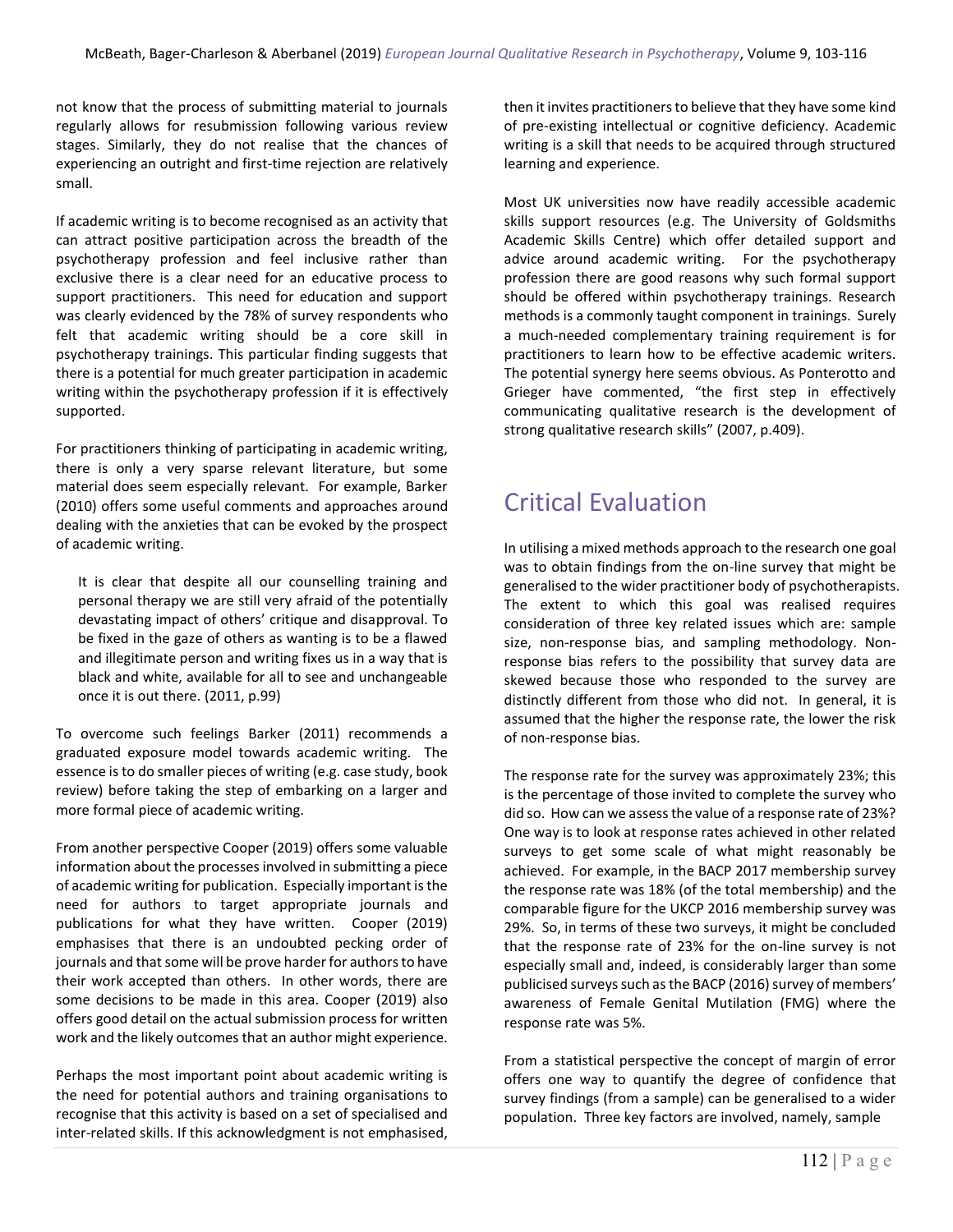size achieved, population size and confidence level. For the psychotherapy profession the population size has to be estimated as there is no single data base that records the total number of UK psychotherapists. In previous survey-based research a generous estimate for the total number of UK therapists was set at 20,000 (McBeath, 2019). Using this figure the margin of error for the academic writing survey is +/- 6%. So, for any main survey finding, we can be 95% confident that the 'true value' will lie within 6% of the survey percentage reported.

The purposive sampling methodology used in the survey could have been a potential source of bias because it is a nonrandom approach and therefore individuals within the sample did not have an equal probability of being selected. But in highlighting this issue it's worth reflecting on some of the practicalities and limitations of doing research. Smith and Osborn (2008) make a key point in stating that, "it should be remembered that one always has to be pragmatic when doing research; one's sample will in part be defined by who is prepared to be included in it" (2008, p.56).

Within any large data set it is important to be vigilant to the presence of skewed data and their impact. Within the survey data there was a clear over representation of senior practitioners; for example, 45% of all survey respondents had over 12 years of clinical practice whereas 16% had 1 to 4 years of experience, and 25% had 5 to 8 years of clinical experience. The percentage for those practitioners with 9 to 12 years clinical experience was 16%. The over representation of senior practitioners was reflected in some of the main findings. For example, of the 102 responses associated with those who had written a journal article (62%) was accounted for by practitioners with more than 12 years clinical experience; the figure for practitioners with 1 to 4 years of experience was far lower at 10%.

That our sample included so many respondents with academic writing/publishing experience which is not representative of the practice field as a whole needs further comment. We can speculate that practitioners without this writing experience would have expressed more negativity, shame and scare about academic writing. Further qualitative research into perceptions and experiences of practitioners who are not academically active would be useful.

In using a mixed methods approach, there was a tacit assumption that both the quantitative and qualitative processes would be valuable in their own right but also that the combination of these processes would be complementary and would deliver a strength of meanings and interpretation which neither approach could do on its own. In reflecting upon the research methods used there was a clear sense of some process of synergy in so far as the combination of quantitative and qualitative processes produced a sense of threedimensional meaning.

However, the mixed methods approach used in our research had both advantages and disadvantages. Firstly, the quantitative data reported had special significance because they allow the findings to be generalised and to say something about the psychotherapy profession as a whole. This scale of data is particularly important in providing evidence that might be seen as credible in promoting change within organisations. A good example is the finding that (78%) of survey respondents think that academic writing should be a core skill in taught psychotherapy trainings.

However, the mixed methods approach did, in some respects, offer qualitative data that was restricted in depth. There was no face-to-face interaction between researchers and participants and therefore no opportunity for a two-way dynamic that could have facilitated processes of amplification, clarification and the co-creation of meaning. The qualitative data reported were unambiguously valuable, but they were a snapshot of meaning derived from an online survey. A different context might have produced different results.

There's little doubt that deeper and richer data would have emerged from a specific qualitative approach such as phenomenological research where the specific interest is, in *embodied* lived experience and the meanings held about that experience (Finlay, 2011). This sort of approach could be highly effective in discovering more about the shame and fear that many survey respondents expressed around the activity of academic writing. The depth and co-creative nature of phenomenological research has been described by Finlay (2011) as:

Phenomenological research is potentially transformative for both researcher and participant. It offers individuals the opportunity to be **witnessed** in their experience and allows them to **'give voice'** to what they are going through. It also opens new possibilities for both researcher and researched to **make sense of** the experience in focus. (2011, p.10). [*bold in the original*]

As Braun and Clarke (2006) have sought to emphasise, the researcher within the Reflexive Thematic Analysis process is very much an active creator and interpreter of knowledge and meaning. This raises the question of whether a different group of researchers would have identified and created themes with a different emphasis to those reported. How powerful was the personal-researcher lens? There is no straightforward answer to this question but there were undeniable clues that a powerful and very personal research process was active. For the author most involved in the thematic analysis process, there were several instances of an emotional and sometimes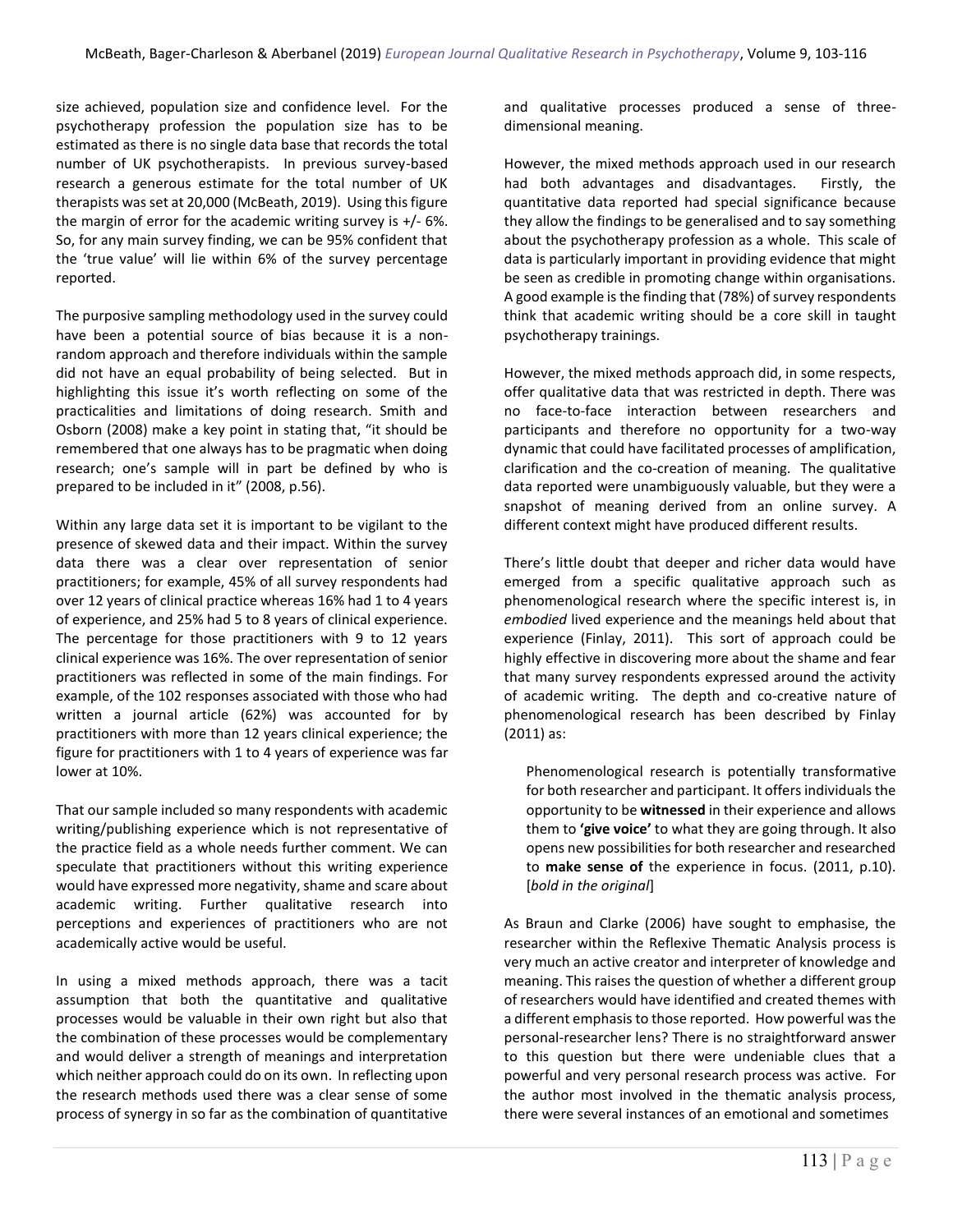visceral response when reading and re-reading through the qualitative data. This feeling was particularly potent when reading about individuals' fear and lack of confidence around academic writing. There was also, at times, a felt sense of resentment - against the psychotherapy profession – because some practitioners could have a sense of shame evoked around academic writing. The researcher's inner voice was saying, 'it doesn't have to be like this'.

The power and significance found within the many comments, statements and personal stories offered by research participants confirmed the clear value and depth of meaning that came from the qualitative side of the research. The survey produced clear headline statements that provided a sense of the size of a particular issue; for example, 32 % of respondents lacked confidence around academic writing. However, it was from the qualitative data that a sense of why individuals lacked confidence was revealed and, indeed, how this feeling was manifest at a personal level. So, the mixed methods approach successfully delivered both breadth and depth of data.

We found the degree of written responses interesting. We enjoyed and valued the rich responses in the survey immensely, and they changed – as mentioned, the direction of the study. We wondered if the elaborate free text responses partly related to the topic of 'writing', suggesting an interest in written communication and in exchanging texts perhaps from the start. We had however already earlier noted an ease and readiness to add extensive comments in online surveys (McBeath 2019) and wondered also if it might reflect a broader tendency, linked to general usage of internet and online platforms. This has raised questions with potential methodological implications. The mixed method approach allows for an iterative (Frost 2011; Morse 2017) process, moving back and forth with certain parallels to Constructivist Grounded theory. The literature review was for instance influenced by the new lines of enquiry opened through participant involvement via the survey and one particular respondent became an active co-researcher and steered the literature review into new directions.

### Overview and Summary

The research has clearly revealed that many psychotherapy practitioners feel estranged from academic writing which reflects both a lack of confidence in their ability to engage in this activity but also because of a negative view of the content and style of current academic writing. Prominent reasons for not engaging in academic writing included a lack of knowledge about this activity and a fear of rejection. Relevance for clinical practice and the use of clear and concise language were viewed as key elements of good academic writing.

There was a clear majority view that academic writing should be a core skill which is taught in formal psychotherapy trainings. For many practitioners, there are real difficulties in accessing sources of academic writing. Currently, academic writing within the psychotherapy profession is viewed by many as not relevant to clinical practice and has a style and content that is overly intellectual and reinforces the notion of a researcher-practitioner gap.

Unless there is more formal support for practitioners to acquire the skills that underpin academic writing and a change in focus so that academic writing appears more readable and more clinically relevant there is a discernible risk that psychotherapy researchers and practitioners will constitute different groups of people.

# Postscript

One of the contributors to this chapter, Avigail Abarbanel, was one of the 222 psychotherapists who completed the on-line survey. Her interest in the subject and some earlier writing led to her being involved in the writing of this chapter and is clear evidence that mainstream practitioners can have a vital and effective role in academic writing.

### References

Abarbanel. A. (2012*). The gap between the academic and the practitioner in psychotherapy and counselling: Problems and possible ways forward.* Unpublished paper presented at COSCA Research Dialogue 2012. Retrieved from: http://www.fullyhuman.co.uk/wp-

content/uploads/2019/10/Bridging-the-gap-between-theacademic-and-the-practitioner.pdf

- BACP Membership Survey (2017). Retrieved from https://www.bacp.co.uk/about-us/about-bacp/2017 bacp-membership-survey/
- BACP Survey (2016). *Counselling professionals' awareness and understanding of Female Genital Mutilation.* Retrieved from:

 https://www.bacp.co.uk/media/1970/bacp-counsellingprofessionals-awareness-understanding-female-genitalmutilation.pdf

Bager-Charleson, S., du Plock, S., & McBeath, A. (2018). Therapists have a lot to add to the field of research, but many don't make it there: A narrative thematic inquiry into counsellors' and psychotherapists'. *Language and Psychoanalysis, 7*(1), 4-22.

https://doi.org/10.7565/landp.v7i1.1580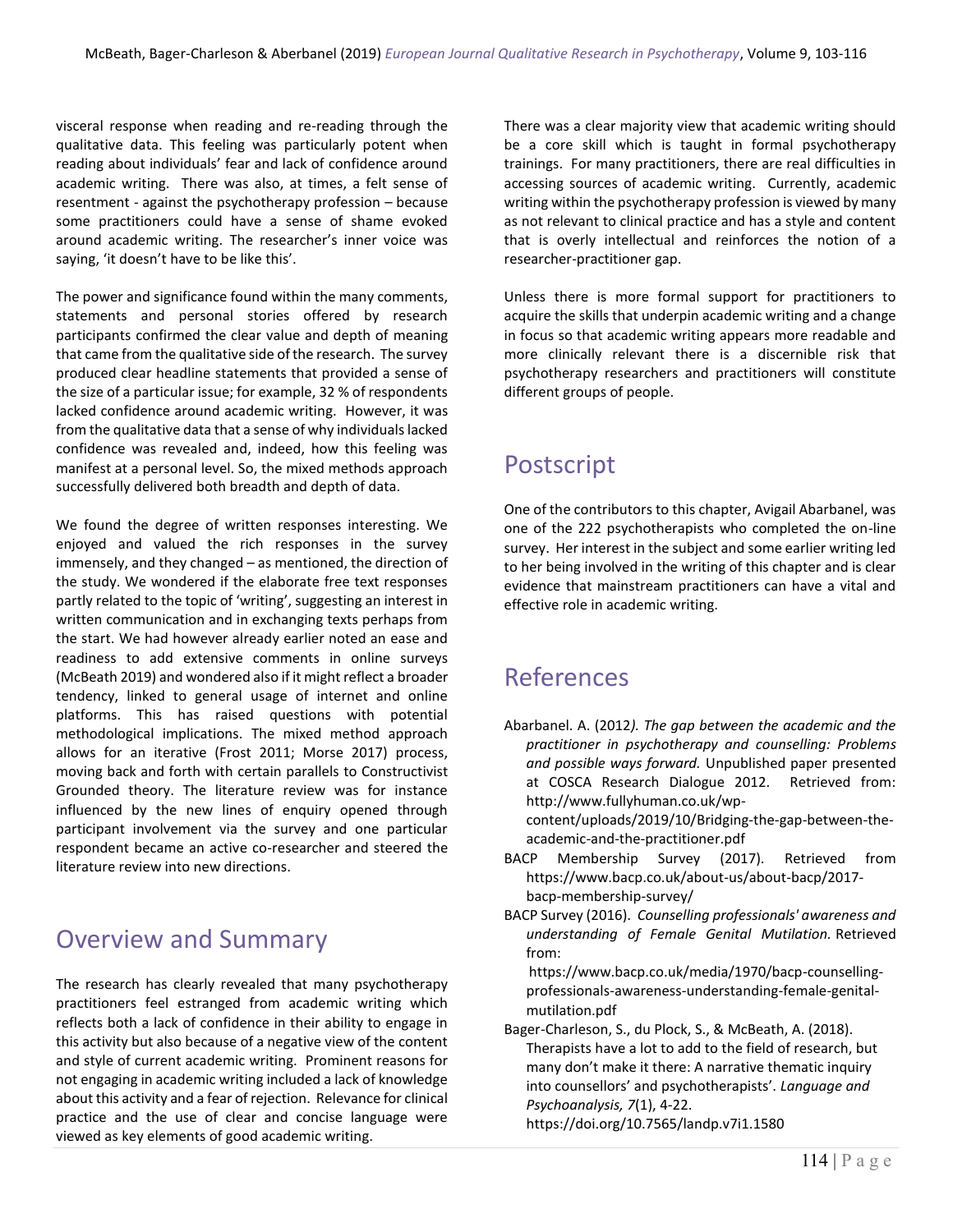Bager-Charleson S., McBeath A., & du Plock S. (2019). The relationship between psychotherapy practice and research: A mixed-methods exploration of practitioners' views. *Counselling and Psychotherapy Research*, *19,*195– 205. https://doi. org/10.1002/capr.12196

Barker M. (2011). Writing for publication for counsellors and therapists: part 1. *Sexual and Relationship Therapy, 26*(1), 96-102. https://doi.org/10.1080/14681994.2010.518711

Barkham, M., & Mellor-Clark, J. (2003). Bridging evidencebased practice and practice-based evidence: Developing a rigorous and relevant knowledge for the psychological therapies. *Clinical Psychology and Psychotherapy, 10*, 319- 327. https://doi.org/10.1002/cpp.379

Bhaskar, R. (1975). *A realist theory of* science. Hassocks, England: Harvester Press.

Bhaskar, R. (1998). *The possibility of naturalism*. London: Routledge.

Beutler, L. E., Williams, R. E., Wakefield, P. J., & Entwistle, S. R. (1995). Bridging scientist and practitioner perspectives in clinical psychology. *American Psychologist, 50*(12), 984- 994. [http://dx.doi.org/10.1037/0003-066X.50.12.984](https://psycnet.apa.org/doi/10.1037/0003-066X.50.12.984)

Boisvert, C. M., & Faust, D. (2006). Practicing psychologists' knowledge of general psychotherapy research findings: Implications for science–practice relations. *Professional Psychology: Research and Practice*, *37*(6), 708-716. https://psycnet.apa.org/doi/10.1037/0735-7028.37.6.708

Braun, V., & Clarke, V. (2006) Using thematic analysis in psychology. *Qualitative Research in Psychology***,** *3*(2), 77– 101 http://doi:10.1191/1478088706qp063oa

Braun, V., & Clarke, V. (2019) Reflecting on reflexive thematic analysis. *Qualitative Research in Sport, Exercise and Health*, *11*(4), 589-597.

https://doi.org/10.1080/2159676X.2019.1628806 Castonguay, L. G., Nelson, D. L., Boutselis, M. A., Chiswick, N.

R., Damer, D. D., Hemmelstein, N. A., & Borkovec, T. D. (2010). Psychotherapists, researchers, or both? A qualitative analysis of experiences in a practice research network. *Psychotherapy: Theory, Research, Practice, Training*, *47*(3), 345–354.

https://psycnet.apa.org/doi/10.1037/a0021165

Clarke, V., & Braun, V. (2018). Using thematic analysis in counselling and psychotherapy research: A critical reflection. *Counselling and Psychotherapy Research*, *18*(2), 107–110. https:// doi: 10.1002/capr.12165

Cooper, M (2019). *Publishing your research: Some pointers*. Retrieved from:

https://mick-cooper.squarespace.com/new-

blog/2019/3/21/publishing-your-research-some-pointers Darlington, Y., & Scott, D. (2002). *Qualitative research in* 

*practice: Stories from the field.* Buckingham: Open University Press.

<https://doi.org/10.1080/02615470309135>

Finlay, L. (2011).*Phenomenology for therapists: Researching the lived world.* Chichester, West Sussex: Wiley-Blackwell*.*

Finlay, L.., & Ballinger, C. (2006) (Eds.). *Qualitative research for allied health professionals: Challenging choices.* Chichester, West Sussex: John Wiley Publishers.

Frank, G. (1984). The Boulder Model: History, rationale and critique. *Professional Psychology: Research and Practice*, *15*(3), 417-435.

Frost, N.A (2011) (Ed.). *Qualitative research methods in psychology: Combining core approaches*. London: Open University Press.

Goldfried, M. R., & Wolfe, B. E. (1996). Psychotherapy practice and research: Repairing a strained relationship. *American Psychologist*, *51*(10), 1007-1016. [http://dx.doi.org/10.1037/0003-066X.51.10.1007](https://psycnet.apa.org/doi/10.1037/0003-066X.51.10.1007)

Guba, E. (1990). *The Paradigm Dialog*. London: Sage.

Henton, I. (2012). Counselling psychology and practice-based research: A critical review and proposal. *Counselling Psychology Review*, *27*(3), 11–28.

Hesse-Biber, S. (2010). *Mixed methods research: Merging theory with practice*. New York: Guilford Press.

Landrum, B., & Garza, G. (2015). Mending fences: Defining the domains and approaches of quantitative and qualitative research. *Qualitative Psychology*, *2*(2), 199-209. [http://dx.doi.org/10.1037/qup0000030](https://psycnet.apa.org/doi/10.1037/qup0000030)

LeJeune, J. T., & Luoma, J. B. (2015). The integrated scientistpractitioner: A new model for combining research and clinical practice in fee-for-service settings. *Professional Psychology: Research and Practice*, *46*(6), 421-428. <https://psycnet.apa.org/doi/10.1037/pro0000049>

Liddon, L., Kingerlee, R., & Barry, J. A. (2017). Gender differences in preferences for psychological treatment, coping strategies, and triggers to help-seeking. *British Journal of Clinical Psychology*, *57*(1), 42-58. http:// doi: 10.1111/bjc.12147

Long, C. G., & Hollin C. R. (1997). The scientist-practitioner model in clinical psychology: A critique. *Clinical Psychology and Psychotherapy*, *4*(2), 75-83. https://doi.org/10.1002/(SICI)1099- 0879(199706)4:2%3C75::AID-CPP116%3E3.0.CO;2-E

Lund, T. (2005). The qualitative-quantitative distinction: Some comments, *Scandinavian Journal of Educational Research, 49*(2),115-132

http://doi: [10.1080/00313830500048790](https://www.researchgate.net/deref/http%3A%2F%2Fdx.doi.org%2F10.1080%2F00313830500048790?_sg%5B0%5D=crRglJ-uD76ldHrr2F-6PIt4XBJS-H72qxLyxvIKF0nRbT1xkMubcsz9pAkALvuVqN4h551ezQxC5j1Un77-NPDi9w.xPmHVERr8Z3wfnEs1BcYtAWkklIitHLyhRIs2KnLn1jVwHt9JraNNHGG4aWkm3SkL-rhT2oe6wmzKpTcw6gpKg&_sg%5B1%5D=pWtBmVrilNpXK802XrN6RaRXEfGOJQtdpOfOkc22hdHflL3EEdzXff3fyaSgmBQvEGPEm0pHC62u.UH3ox0v5elRnqrx59mHYPE4tbFwvnQzJreZQZ6RSe9tlVXqoKITrrScdP0Zag1zlV64DWmje18p1gW3AJPFKOw)

McBeath A. (2019). The motivations of psychotherapists: An in-depth survey. *Counselling and Psychotherapy Research, 19*(4), 377-387*.* <https://doi.org/10.1002/capr.12225>

McDonnell, L. Stratton, P., Butler, S., & Cape, N. (2012). Developing research-informed practitioners: An organisational perspective. *Counselling and Psychotherapy Research* (September 2012), *12*(3), 167- 177.

McLeod, J. (2001). Developing a research tradition consistent with the practices and values of counselling and psychotherapy: Why counselling and psychotherapy research is necessary. *Counselling and Psychotherapy*